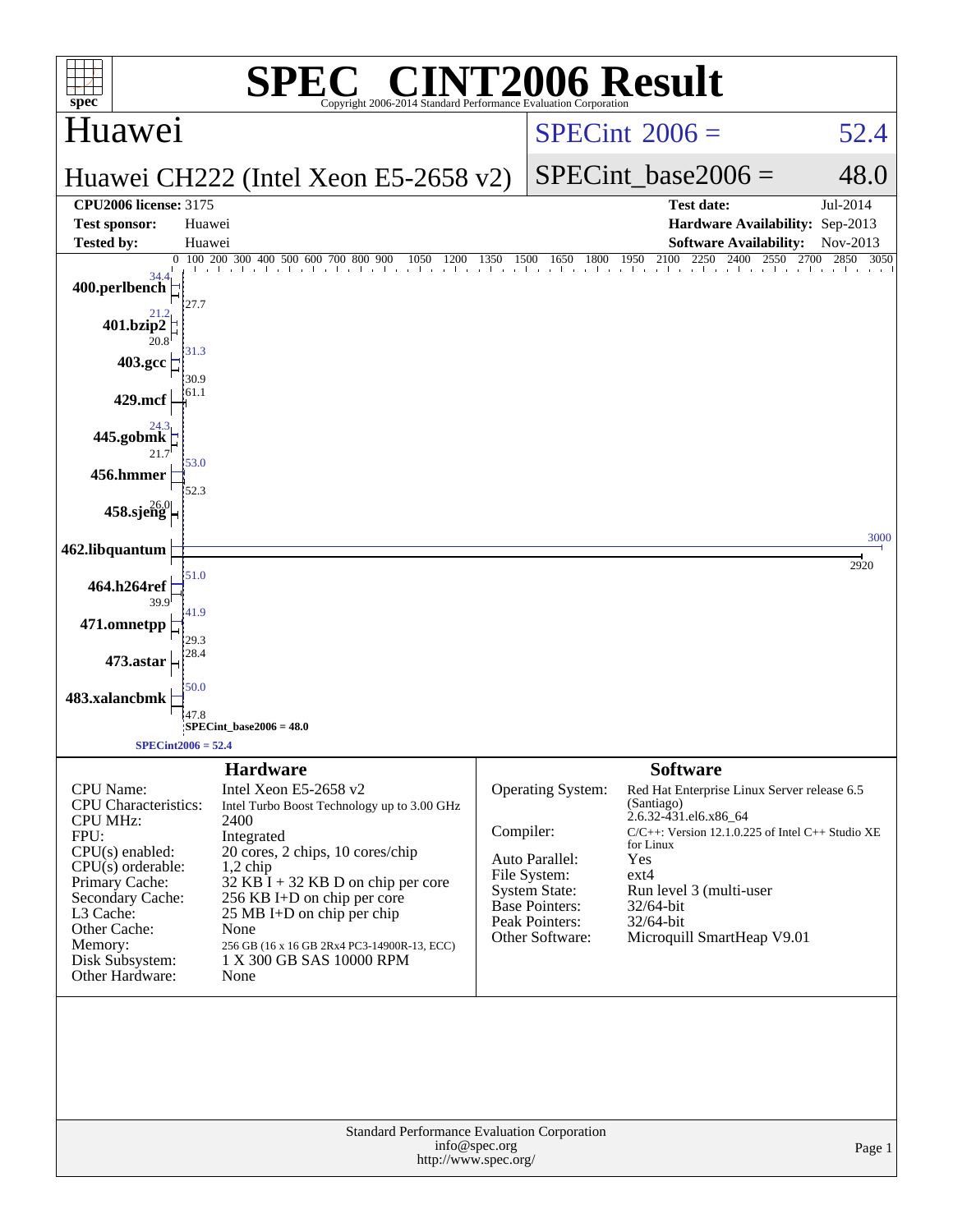

### Huawei

# $SPECint2006 = 52.4$  $SPECint2006 = 52.4$

Huawei CH222 (Intel Xeon E5-2658 v2)

SPECint base2006 =  $48.0$ 

**[CPU2006 license:](http://www.spec.org/auto/cpu2006/Docs/result-fields.html#CPU2006license)** 3175 **[Test date:](http://www.spec.org/auto/cpu2006/Docs/result-fields.html#Testdate)** Jul-2014

**[Test sponsor:](http://www.spec.org/auto/cpu2006/Docs/result-fields.html#Testsponsor)** Huawei **[Hardware Availability:](http://www.spec.org/auto/cpu2006/Docs/result-fields.html#HardwareAvailability)** Sep-2013 **[Tested by:](http://www.spec.org/auto/cpu2006/Docs/result-fields.html#Testedby)** Huawei **[Software Availability:](http://www.spec.org/auto/cpu2006/Docs/result-fields.html#SoftwareAvailability)** Nov-2013

#### **[Results Table](http://www.spec.org/auto/cpu2006/Docs/result-fields.html#ResultsTable)**

|                                                                                                        | <b>Base</b>    |              |                |       |                | <b>Peak</b> |                |              |                |              |                |              |
|--------------------------------------------------------------------------------------------------------|----------------|--------------|----------------|-------|----------------|-------------|----------------|--------------|----------------|--------------|----------------|--------------|
| <b>Benchmark</b>                                                                                       | <b>Seconds</b> | <b>Ratio</b> | <b>Seconds</b> | Ratio | <b>Seconds</b> | Ratio       | <b>Seconds</b> | <b>Ratio</b> | <b>Seconds</b> | <b>Ratio</b> | <b>Seconds</b> | <b>Ratio</b> |
| $ 400.\text{perlbench}$                                                                                | 352            | 27.7         | 353            | 27.7  | 352            | 27.7        | 284            | 34.4         | 284            | 34.4         | 284            | 34.4         |
| 401.bzip2                                                                                              | 465            | 20.8         | 465            | 20.8  | 465            | 20.7        | 456            | 21.2         | 456            | 21.2         | 455            | 21.2         |
| $403.\mathrm{gcc}$                                                                                     | 260            | 30.9         | 261            | 30.9  | 260            | 30.9        | 258            | 31.2         | 258            | 31.3         | 257            | 31.3         |
| $429$ .mcf                                                                                             | 150            | 60.7         | 149            | 61.4  | 149            | 61.1        | 150            | 60.7         | 149            | 61.4         | 149            | 61.1         |
| $445$ .gobmk                                                                                           | 483            | 21.7         | 484            | 21.7  | 484            | 21.7        | 432            | 24.3         | 432            | 24.3         | 433            | 24.3         |
| $456.$ hmmer                                                                                           | 179            | 52.3         | 178            | 52.3  | 179            | 52.1        | 176            | 53.0         | 178            | 52.4         | 176            | 53.1         |
| 458.sjeng                                                                                              | 465            | 26.0         | 465            | 26.0  | 465            | 26.0        | 465            | 26.0         | 465            | 26.0         | 465            | 26.0         |
| 462.libquantum                                                                                         | 7.10           | 2920         | 7.10           | 2920  | 7.10           | 2920        | 6.90           | 3000         | 6.90           | 3000         | 6.90           | 3000         |
| 464.h264ref                                                                                            | 555            | 39.9         | 555            | 39.9  | 556            | 39.8        | 434            | 51.0         | 434            | 51.0         | 434            | 51.0         |
| 471.omnetpp                                                                                            | 215            | 29.0         | 213            | 29.3  | 203            | 30.8        | 149            | 41.8         | 149            | 41.9         | 149            | 42.0         |
| $ 473$ . astar                                                                                         | 247            | 28.4         | 247            | 28.4  | 248            | 28.4        | 247            | 28.4         | 247            | 28.4         | 248            | 28.4         |
| 483.xalancbmk                                                                                          | 144            | 47.8         | 144            | 47.8  | 144            | 47.8        | 138            | 50.0         | 138            | 50.0         | 138            | 50.0         |
| Decute enneau in the order in which thay were mu. Dold underlined text indicates a modian magazurement |                |              |                |       |                |             |                |              |                |              |                |              |

Results appear in the [order in which they were run.](http://www.spec.org/auto/cpu2006/Docs/result-fields.html#RunOrder) Bold underlined text [indicates a median measurement.](http://www.spec.org/auto/cpu2006/Docs/result-fields.html#Median)

### **[Operating System Notes](http://www.spec.org/auto/cpu2006/Docs/result-fields.html#OperatingSystemNotes)**

Stack size set to unlimited using "ulimit -s unlimited"

### **[Platform Notes](http://www.spec.org/auto/cpu2006/Docs/result-fields.html#PlatformNotes)**

 BIOS configuration: Set HT to Disable Sysinfo program /spec/config/sysinfo.rev6800 \$Rev: 6800 \$ \$Date:: 2011-10-11 #\$ 6f2ebdff5032aaa42e583f96b07f99d3 running on RHEL Thu Jul 17 22:24:56 2014 This section contains SUT (System Under Test) info as seen by some common utilities. To remove or add to this section, see: <http://www.spec.org/cpu2006/Docs/config.html#sysinfo> From /proc/cpuinfo model name : Intel(R) Xeon(R) CPU E5-2658 v2 @ 2.40GHz 2 "physical id"s (chips) 20 "processors" cores, siblings (Caution: counting these is hw and system dependent. The following excerpts from /proc/cpuinfo might not be reliable. Use with caution.) cpu cores : 10 siblings : 10 physical 0: cores 0 1 2 3 4 8 9 10 11 12 physical 1: cores 0 1 2 3 4 8 9 10 11 12 cache size : 25600 KB

Continued on next page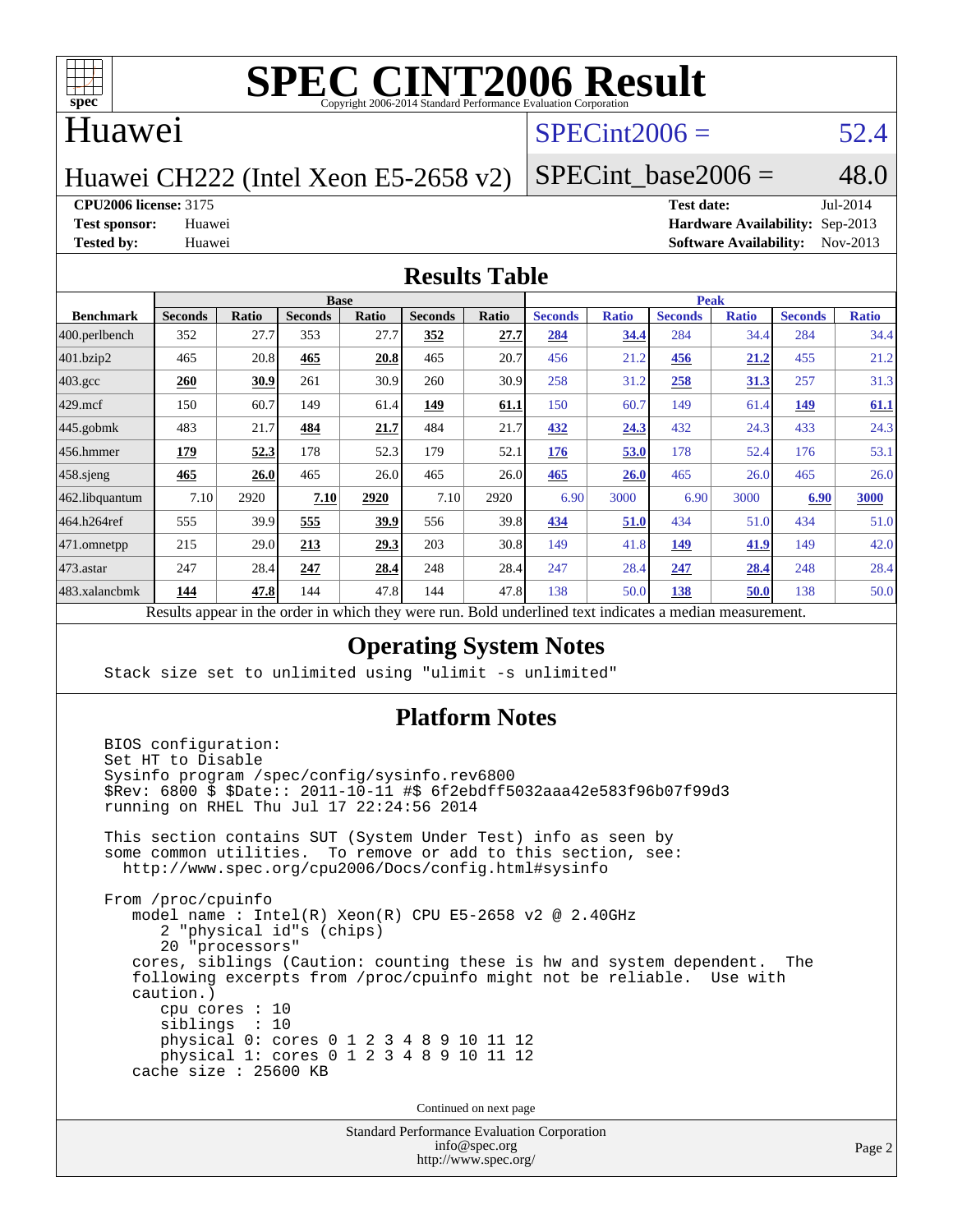Huawei

 $SPECint2006 = 52.4$  $SPECint2006 = 52.4$ 

Huawei CH222 (Intel Xeon E5-2658 v2)

SPECint base2006 =  $48.0$ 

**[CPU2006 license:](http://www.spec.org/auto/cpu2006/Docs/result-fields.html#CPU2006license)** 3175 **[Test date:](http://www.spec.org/auto/cpu2006/Docs/result-fields.html#Testdate)** Jul-2014 **[Test sponsor:](http://www.spec.org/auto/cpu2006/Docs/result-fields.html#Testsponsor)** Huawei **[Hardware Availability:](http://www.spec.org/auto/cpu2006/Docs/result-fields.html#HardwareAvailability)** Sep-2013 **[Tested by:](http://www.spec.org/auto/cpu2006/Docs/result-fields.html#Testedby)** Huawei **[Software Availability:](http://www.spec.org/auto/cpu2006/Docs/result-fields.html#SoftwareAvailability)** Nov-2013

#### **[Platform Notes \(Continued\)](http://www.spec.org/auto/cpu2006/Docs/result-fields.html#PlatformNotes)**

From /proc/meminfo<br>MemTotal: 264478184 kB HugePages\_Total: 0<br>Hugepagesize: 2048 kB Hugepagesize:

 /usr/bin/lsb\_release -d Red Hat Enterprise Linux Server release 6.5 (Santiago)

From /etc/\*release\* /etc/\*version\*

 redhat-release: Red Hat Enterprise Linux Server release 6.5 (Santiago) system-release: Red Hat Enterprise Linux Server release 6.5 (Santiago) system-release-cpe: cpe:/o:redhat:enterprise\_linux:6server:ga:server

uname -a:

 Linux RHEL 2.6.32-431.el6.x86\_64 #1 SMP Sun Nov 10 22:19:54 EST 2013 x86\_64 x86\_64 x86\_64 GNU/Linux

run-level 3 Jul 17 10:15

 SPEC is set to: /spec Filesystem Type Size Used Avail Use% Mounted on /dev/sda2 ext4 265G 20G 232G 8% /

 Additional information from dmidecode: Memory: 2x Hynix HMT42GR7AFR4C-RD 16 GB 1867 MHz 2 rank 8x Samsung M393B2G70DB0-CMA 16 GB 1867 MHz 2 rank 6x Samsung M393B2G70QH0-CMA 16 GB 1867 MHz 2 rank

(End of data from sysinfo program)

#### **[General Notes](http://www.spec.org/auto/cpu2006/Docs/result-fields.html#GeneralNotes)**

Environment variables set by runspec before the start of the run: KMP\_AFFINITY = "granularity=fine,compact,0,1" LD\_LIBRARY\_PATH = "/spec/libs/32:/spec/libs/64" OMP\_NUM\_THREADS = "20" Binaries compiled on a system with 2 x Xeon X5645 CPU + 16GB memory

 using RHEL 6.1 Transparent Huge Pages enabled with: echo always > /sys/kernel/mm/redhat\_transparent\_hugepage/enabled

# **[Base Compiler Invocation](http://www.spec.org/auto/cpu2006/Docs/result-fields.html#BaseCompilerInvocation)**

[C benchmarks](http://www.spec.org/auto/cpu2006/Docs/result-fields.html#Cbenchmarks): [icc -m64](http://www.spec.org/cpu2006/results/res2014q3/cpu2006-20140804-30738.flags.html#user_CCbase_intel_icc_64bit_f346026e86af2a669e726fe758c88044)

Continued on next page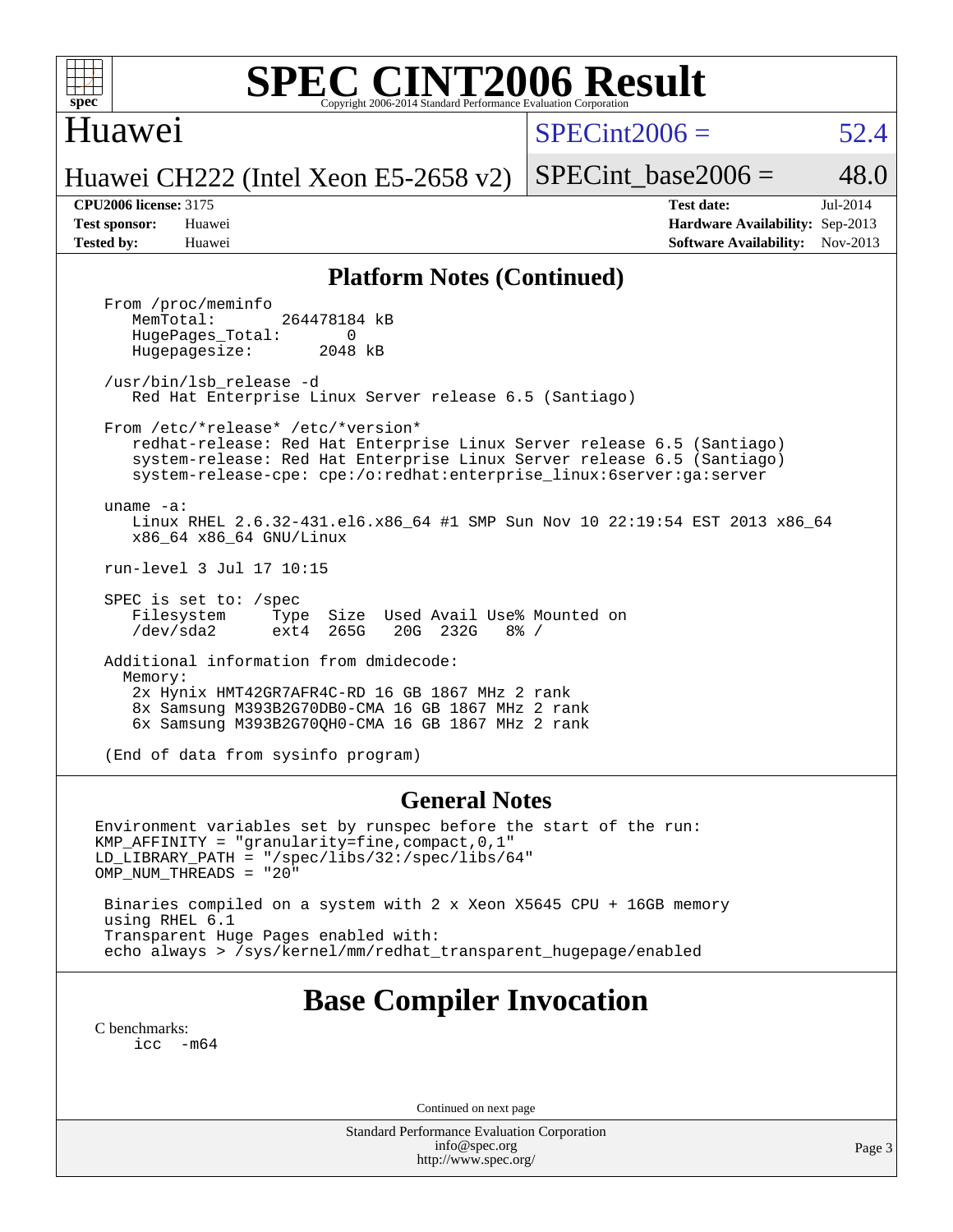| <b>SPEC CINT2006 Result</b><br>$spec^*$<br>Copyright 2006-2014 Standard Performance Evaluation Corporation                                                                                                                                                                                                                                                                                                                                |                                                                                       |                      |
|-------------------------------------------------------------------------------------------------------------------------------------------------------------------------------------------------------------------------------------------------------------------------------------------------------------------------------------------------------------------------------------------------------------------------------------------|---------------------------------------------------------------------------------------|----------------------|
| Huawei                                                                                                                                                                                                                                                                                                                                                                                                                                    | $SPECint2006 =$                                                                       | 52.4                 |
| Huawei CH222 (Intel Xeon E5-2658 v2)                                                                                                                                                                                                                                                                                                                                                                                                      | $SPECint\_base2006 =$                                                                 | 48.0                 |
| <b>CPU2006 license: 3175</b><br><b>Test sponsor:</b><br>Huawei<br><b>Tested by:</b><br>Huawei                                                                                                                                                                                                                                                                                                                                             | <b>Test date:</b><br>Hardware Availability: Sep-2013<br><b>Software Availability:</b> | Jul-2014<br>Nov-2013 |
| <b>Base Compiler Invocation (Continued)</b>                                                                                                                                                                                                                                                                                                                                                                                               |                                                                                       |                      |
| $C_{++}$ benchmarks:<br>$icpc$ $-m64$                                                                                                                                                                                                                                                                                                                                                                                                     |                                                                                       |                      |
| <b>Base Portability Flags</b>                                                                                                                                                                                                                                                                                                                                                                                                             |                                                                                       |                      |
| 400.perlbench: -DSPEC_CPU_LP64 -DSPEC_CPU_LINUX_X64<br>401.bzip2: -DSPEC_CPU_LP64<br>403.gcc: -DSPEC_CPU_LP64<br>429.mcf: -DSPEC_CPU_LP64<br>445.gobmk: -DSPEC_CPU_LP64<br>456.hmmer: - DSPEC_CPU_LP64<br>458.sjeng: -DSPEC_CPU_LP64<br>462.libquantum: -DSPEC_CPU_LP64 -DSPEC_CPU_LINUX<br>464.h264ref: -DSPEC_CPU_LP64<br>471.omnetpp: -DSPEC_CPU_LP64<br>473.astar: -DSPEC_CPU_LP64<br>483.xalancbmk: -DSPEC_CPU_LP64 -DSPEC_CPU_LINUX |                                                                                       |                      |
| <b>Base Optimization Flags</b><br>C benchmarks:<br>-xSSE4.2 -ipo -03 -no-prec-div -parallel -opt-prefetch -auto-p32<br>$C_{++}$ benchmarks:<br>-xSSE4.2 -ipo -03 -no-prec-div -opt-prefetch -auto-p32<br>-Wl,-z,muldets -L/smartheap -Ismartheap64                                                                                                                                                                                        |                                                                                       |                      |
| <b>Base Other Flags</b>                                                                                                                                                                                                                                                                                                                                                                                                                   |                                                                                       |                      |
| C benchmarks:<br>403.gcc: -Dalloca=_alloca                                                                                                                                                                                                                                                                                                                                                                                                |                                                                                       |                      |
| <b>Peak Compiler Invocation</b><br>C benchmarks (except as noted below):<br>icc<br>$-m64$<br>400.perlbench: icc -m32<br>445.gobmk: $\text{icc}$ -m32                                                                                                                                                                                                                                                                                      |                                                                                       |                      |
| Continued on next page<br><b>Standard Performance Evaluation Corporation</b>                                                                                                                                                                                                                                                                                                                                                              |                                                                                       |                      |
| info@spec.org<br>http://www.spec.org/                                                                                                                                                                                                                                                                                                                                                                                                     |                                                                                       | Page 4               |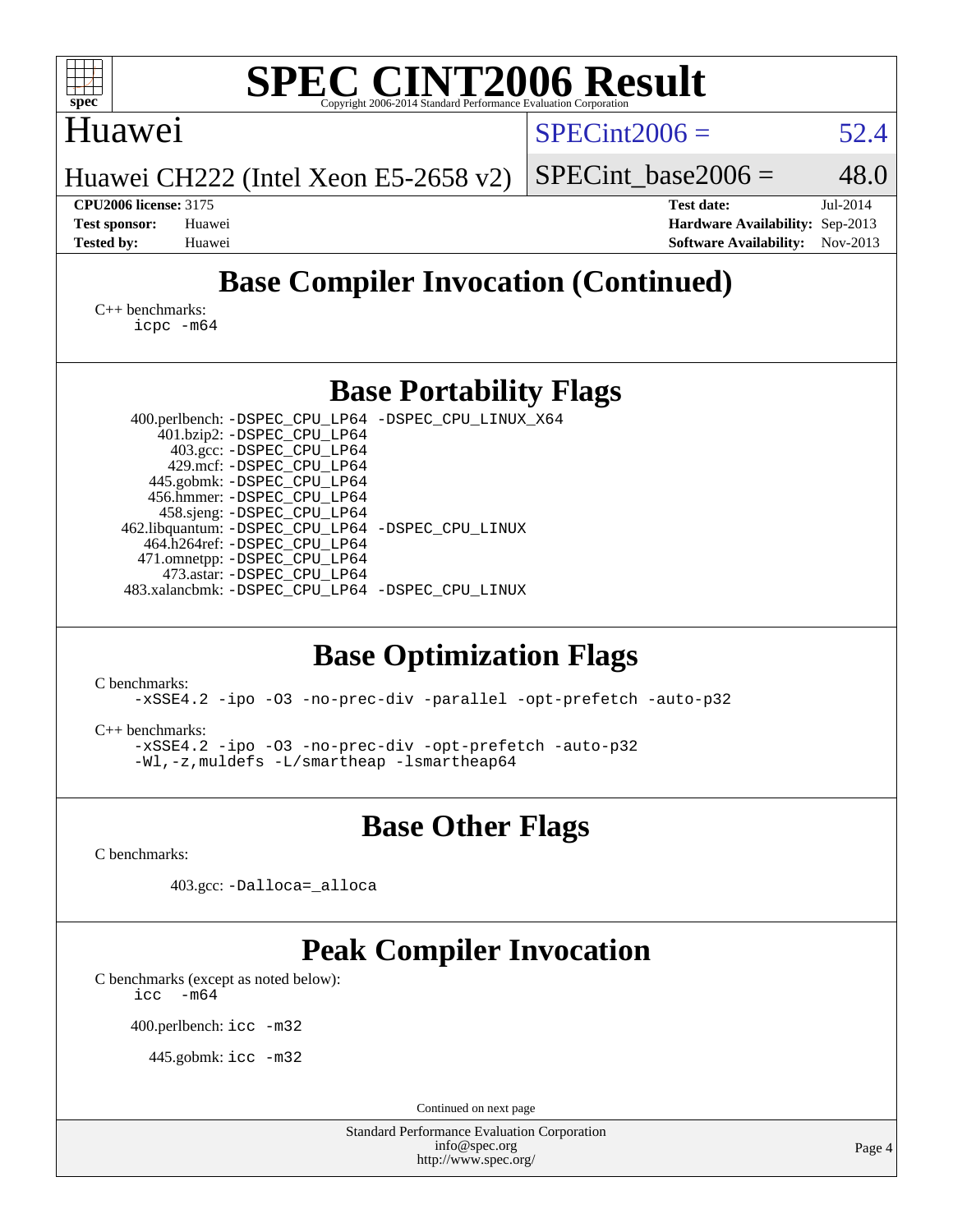

### Huawei

 $SPECint2006 = 52.4$  $SPECint2006 = 52.4$ 

Huawei CH222 (Intel Xeon E5-2658 v2)

**[Tested by:](http://www.spec.org/auto/cpu2006/Docs/result-fields.html#Testedby)** Huawei **[Software Availability:](http://www.spec.org/auto/cpu2006/Docs/result-fields.html#SoftwareAvailability)** Nov-2013

**[CPU2006 license:](http://www.spec.org/auto/cpu2006/Docs/result-fields.html#CPU2006license)** 3175 **[Test date:](http://www.spec.org/auto/cpu2006/Docs/result-fields.html#Testdate)** Jul-2014 **[Test sponsor:](http://www.spec.org/auto/cpu2006/Docs/result-fields.html#Testsponsor)** Huawei **[Hardware Availability:](http://www.spec.org/auto/cpu2006/Docs/result-fields.html#HardwareAvailability)** Sep-2013

SPECint base2006 =  $48.0$ 

# **[Peak Compiler Invocation \(Continued\)](http://www.spec.org/auto/cpu2006/Docs/result-fields.html#PeakCompilerInvocation)**

464.h264ref: [icc -m32](http://www.spec.org/cpu2006/results/res2014q3/cpu2006-20140804-30738.flags.html#user_peakCCLD464_h264ref_intel_icc_a6a621f8d50482236b970c6ac5f55f93)

[C++ benchmarks \(except as noted below\):](http://www.spec.org/auto/cpu2006/Docs/result-fields.html#CXXbenchmarksexceptasnotedbelow) [icpc -m32](http://www.spec.org/cpu2006/results/res2014q3/cpu2006-20140804-30738.flags.html#user_CXXpeak_intel_icpc_4e5a5ef1a53fd332b3c49e69c3330699)

473.astar: [icpc -m64](http://www.spec.org/cpu2006/results/res2014q3/cpu2006-20140804-30738.flags.html#user_peakCXXLD473_astar_intel_icpc_64bit_fc66a5337ce925472a5c54ad6a0de310)

## **[Peak Portability Flags](http://www.spec.org/auto/cpu2006/Docs/result-fields.html#PeakPortabilityFlags)**

 400.perlbench: [-DSPEC\\_CPU\\_LINUX\\_IA32](http://www.spec.org/cpu2006/results/res2014q3/cpu2006-20140804-30738.flags.html#b400.perlbench_peakCPORTABILITY_DSPEC_CPU_LINUX_IA32) 401.bzip2: [-DSPEC\\_CPU\\_LP64](http://www.spec.org/cpu2006/results/res2014q3/cpu2006-20140804-30738.flags.html#suite_peakPORTABILITY401_bzip2_DSPEC_CPU_LP64) 403.gcc: [-DSPEC\\_CPU\\_LP64](http://www.spec.org/cpu2006/results/res2014q3/cpu2006-20140804-30738.flags.html#suite_peakPORTABILITY403_gcc_DSPEC_CPU_LP64) 429.mcf: [-DSPEC\\_CPU\\_LP64](http://www.spec.org/cpu2006/results/res2014q3/cpu2006-20140804-30738.flags.html#suite_peakPORTABILITY429_mcf_DSPEC_CPU_LP64) 456.hmmer: [-DSPEC\\_CPU\\_LP64](http://www.spec.org/cpu2006/results/res2014q3/cpu2006-20140804-30738.flags.html#suite_peakPORTABILITY456_hmmer_DSPEC_CPU_LP64) 458.sjeng: [-DSPEC\\_CPU\\_LP64](http://www.spec.org/cpu2006/results/res2014q3/cpu2006-20140804-30738.flags.html#suite_peakPORTABILITY458_sjeng_DSPEC_CPU_LP64) 462.libquantum: [-DSPEC\\_CPU\\_LP64](http://www.spec.org/cpu2006/results/res2014q3/cpu2006-20140804-30738.flags.html#suite_peakPORTABILITY462_libquantum_DSPEC_CPU_LP64) [-DSPEC\\_CPU\\_LINUX](http://www.spec.org/cpu2006/results/res2014q3/cpu2006-20140804-30738.flags.html#b462.libquantum_peakCPORTABILITY_DSPEC_CPU_LINUX) 473.astar: [-DSPEC\\_CPU\\_LP64](http://www.spec.org/cpu2006/results/res2014q3/cpu2006-20140804-30738.flags.html#suite_peakPORTABILITY473_astar_DSPEC_CPU_LP64) 483.xalancbmk: [-DSPEC\\_CPU\\_LINUX](http://www.spec.org/cpu2006/results/res2014q3/cpu2006-20140804-30738.flags.html#b483.xalancbmk_peakCXXPORTABILITY_DSPEC_CPU_LINUX)

# **[Peak Optimization Flags](http://www.spec.org/auto/cpu2006/Docs/result-fields.html#PeakOptimizationFlags)**

[C benchmarks](http://www.spec.org/auto/cpu2006/Docs/result-fields.html#Cbenchmarks):

 $400.$ perlbench:  $-xSSE4$ .  $2(pass 2)$  -prof-qen(pass 1) [-ipo](http://www.spec.org/cpu2006/results/res2014q3/cpu2006-20140804-30738.flags.html#user_peakPASS2_CFLAGSPASS2_LDCFLAGS400_perlbench_f-ipo)(pass 2) [-O3](http://www.spec.org/cpu2006/results/res2014q3/cpu2006-20140804-30738.flags.html#user_peakPASS2_CFLAGSPASS2_LDCFLAGS400_perlbench_f-O3)(pass 2) [-no-prec-div](http://www.spec.org/cpu2006/results/res2014q3/cpu2006-20140804-30738.flags.html#user_peakPASS2_CFLAGSPASS2_LDCFLAGS400_perlbench_f-no-prec-div)(pass 2) [-prof-use](http://www.spec.org/cpu2006/results/res2014q3/cpu2006-20140804-30738.flags.html#user_peakPASS2_CFLAGSPASS2_LDCFLAGS400_perlbench_prof_use_bccf7792157ff70d64e32fe3e1250b55)(pass 2) [-opt-prefetch](http://www.spec.org/cpu2006/results/res2014q3/cpu2006-20140804-30738.flags.html#user_peakCOPTIMIZE400_perlbench_f-opt-prefetch) [-ansi-alias](http://www.spec.org/cpu2006/results/res2014q3/cpu2006-20140804-30738.flags.html#user_peakCOPTIMIZE400_perlbench_f-ansi-alias) 401.bzip2: [-xSSE4.2](http://www.spec.org/cpu2006/results/res2014q3/cpu2006-20140804-30738.flags.html#user_peakPASS2_CFLAGSPASS2_LDCFLAGS401_bzip2_f-xSSE42_f91528193cf0b216347adb8b939d4107)(pass 2) [-prof-gen](http://www.spec.org/cpu2006/results/res2014q3/cpu2006-20140804-30738.flags.html#user_peakPASS1_CFLAGSPASS1_LDCFLAGS401_bzip2_prof_gen_e43856698f6ca7b7e442dfd80e94a8fc)(pass 1) [-ipo](http://www.spec.org/cpu2006/results/res2014q3/cpu2006-20140804-30738.flags.html#user_peakPASS2_CFLAGSPASS2_LDCFLAGS401_bzip2_f-ipo)(pass 2) [-O3](http://www.spec.org/cpu2006/results/res2014q3/cpu2006-20140804-30738.flags.html#user_peakPASS2_CFLAGSPASS2_LDCFLAGS401_bzip2_f-O3)(pass 2) [-no-prec-div](http://www.spec.org/cpu2006/results/res2014q3/cpu2006-20140804-30738.flags.html#user_peakCOPTIMIZEPASS2_CFLAGSPASS2_LDCFLAGS401_bzip2_f-no-prec-div) [-prof-use](http://www.spec.org/cpu2006/results/res2014q3/cpu2006-20140804-30738.flags.html#user_peakPASS2_CFLAGSPASS2_LDCFLAGS401_bzip2_prof_use_bccf7792157ff70d64e32fe3e1250b55)(pass 2) [-auto-ilp32](http://www.spec.org/cpu2006/results/res2014q3/cpu2006-20140804-30738.flags.html#user_peakCOPTIMIZE401_bzip2_f-auto-ilp32) [-opt-prefetch](http://www.spec.org/cpu2006/results/res2014q3/cpu2006-20140804-30738.flags.html#user_peakCOPTIMIZE401_bzip2_f-opt-prefetch) [-ansi-alias](http://www.spec.org/cpu2006/results/res2014q3/cpu2006-20140804-30738.flags.html#user_peakCOPTIMIZE401_bzip2_f-ansi-alias) 403.gcc: [-xAVX](http://www.spec.org/cpu2006/results/res2014q3/cpu2006-20140804-30738.flags.html#user_peakCOPTIMIZE403_gcc_f-xAVX) [-ipo](http://www.spec.org/cpu2006/results/res2014q3/cpu2006-20140804-30738.flags.html#user_peakCOPTIMIZE403_gcc_f-ipo) [-O3](http://www.spec.org/cpu2006/results/res2014q3/cpu2006-20140804-30738.flags.html#user_peakCOPTIMIZE403_gcc_f-O3) [-no-prec-div](http://www.spec.org/cpu2006/results/res2014q3/cpu2006-20140804-30738.flags.html#user_peakCOPTIMIZE403_gcc_f-no-prec-div) [-inline-calloc](http://www.spec.org/cpu2006/results/res2014q3/cpu2006-20140804-30738.flags.html#user_peakCOPTIMIZE403_gcc_f-inline-calloc) [-opt-malloc-options=3](http://www.spec.org/cpu2006/results/res2014q3/cpu2006-20140804-30738.flags.html#user_peakCOPTIMIZE403_gcc_f-opt-malloc-options_13ab9b803cf986b4ee62f0a5998c2238) [-auto-ilp32](http://www.spec.org/cpu2006/results/res2014q3/cpu2006-20140804-30738.flags.html#user_peakCOPTIMIZE403_gcc_f-auto-ilp32)  $429$ .mcf: basepeak = yes 445.gobmk: [-xSSE4.2](http://www.spec.org/cpu2006/results/res2014q3/cpu2006-20140804-30738.flags.html#user_peakPASS2_CFLAGSPASS2_LDCFLAGS445_gobmk_f-xSSE42_f91528193cf0b216347adb8b939d4107)(pass 2) [-prof-gen](http://www.spec.org/cpu2006/results/res2014q3/cpu2006-20140804-30738.flags.html#user_peakPASS1_CFLAGSPASS1_LDCFLAGS445_gobmk_prof_gen_e43856698f6ca7b7e442dfd80e94a8fc)(pass 1) [-prof-use](http://www.spec.org/cpu2006/results/res2014q3/cpu2006-20140804-30738.flags.html#user_peakPASS2_CFLAGSPASS2_LDCFLAGS445_gobmk_prof_use_bccf7792157ff70d64e32fe3e1250b55)(pass 2) [-ansi-alias](http://www.spec.org/cpu2006/results/res2014q3/cpu2006-20140804-30738.flags.html#user_peakCOPTIMIZE445_gobmk_f-ansi-alias) 456.hmmer: [-xSSE4.2](http://www.spec.org/cpu2006/results/res2014q3/cpu2006-20140804-30738.flags.html#user_peakCOPTIMIZE456_hmmer_f-xSSE42_f91528193cf0b216347adb8b939d4107) [-ipo](http://www.spec.org/cpu2006/results/res2014q3/cpu2006-20140804-30738.flags.html#user_peakCOPTIMIZE456_hmmer_f-ipo) [-O3](http://www.spec.org/cpu2006/results/res2014q3/cpu2006-20140804-30738.flags.html#user_peakCOPTIMIZE456_hmmer_f-O3) [-no-prec-div](http://www.spec.org/cpu2006/results/res2014q3/cpu2006-20140804-30738.flags.html#user_peakCOPTIMIZE456_hmmer_f-no-prec-div) [-unroll2](http://www.spec.org/cpu2006/results/res2014q3/cpu2006-20140804-30738.flags.html#user_peakCOPTIMIZE456_hmmer_f-unroll_784dae83bebfb236979b41d2422d7ec2) [-auto-ilp32](http://www.spec.org/cpu2006/results/res2014q3/cpu2006-20140804-30738.flags.html#user_peakCOPTIMIZE456_hmmer_f-auto-ilp32) [-ansi-alias](http://www.spec.org/cpu2006/results/res2014q3/cpu2006-20140804-30738.flags.html#user_peakCOPTIMIZE456_hmmer_f-ansi-alias) 458.sjeng: basepeak = yes 462.libquantum: [-xAVX](http://www.spec.org/cpu2006/results/res2014q3/cpu2006-20140804-30738.flags.html#user_peakCOPTIMIZE462_libquantum_f-xAVX) [-ipo](http://www.spec.org/cpu2006/results/res2014q3/cpu2006-20140804-30738.flags.html#user_peakCOPTIMIZE462_libquantum_f-ipo) [-O3](http://www.spec.org/cpu2006/results/res2014q3/cpu2006-20140804-30738.flags.html#user_peakCOPTIMIZE462_libquantum_f-O3) [-no-prec-div](http://www.spec.org/cpu2006/results/res2014q3/cpu2006-20140804-30738.flags.html#user_peakCOPTIMIZE462_libquantum_f-no-prec-div) [-parallel](http://www.spec.org/cpu2006/results/res2014q3/cpu2006-20140804-30738.flags.html#user_peakCOPTIMIZE462_libquantum_f-parallel) [-opt-prefetch](http://www.spec.org/cpu2006/results/res2014q3/cpu2006-20140804-30738.flags.html#user_peakCOPTIMIZE462_libquantum_f-opt-prefetch) [-auto-p32](http://www.spec.org/cpu2006/results/res2014q3/cpu2006-20140804-30738.flags.html#user_peakCOPTIMIZE462_libquantum_f-auto-p32) Continued on next page